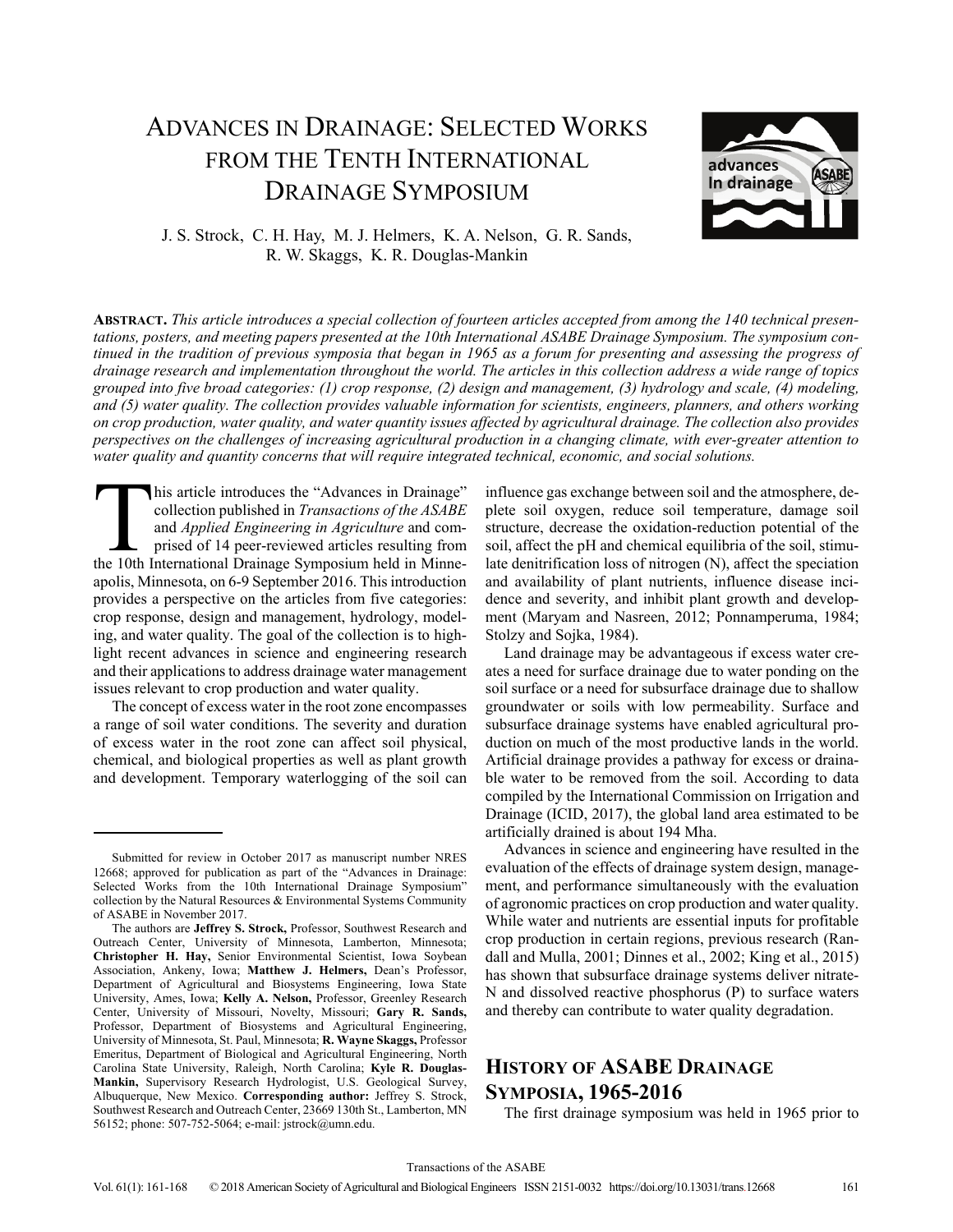| Table 1. Summary of ASABE drainage symposia between 1965 and 2016, including location, symposia chair, number of papers, proceedings |  |  |  |
|--------------------------------------------------------------------------------------------------------------------------------------|--|--|--|
| editor, keynote speakers, and selected themes and highlights.                                                                        |  |  |  |

| <b>ASABE</b> Drainage Symposia |                    |                     |        |                 |                     |                                                              |  |  |  |
|--------------------------------|--------------------|---------------------|--------|-----------------|---------------------|--------------------------------------------------------------|--|--|--|
|                                |                    |                     | No. of | Proceedings     | Keynote             |                                                              |  |  |  |
| Year                           | Location           | Chair               | Papers | Editor          | Speakers            | Themes and Highlights                                        |  |  |  |
| 1965                           | Chicago            | J. van Schilfgaarde | 28     |                 | H. W. Hannah        | "Drainage for efficient crop production." ASAE's first spe-  |  |  |  |
|                                |                    |                     |        |                 |                     | cialty conference. Sessions on drainage requirements for     |  |  |  |
|                                |                    |                     |        |                 |                     | plants, soil properties, methods and design criteria.        |  |  |  |
| 1971                           | Chicago            | G. Schwab and       | 16     | J. Fouss        | J. van Schilfgaarde | "Drainage equipment and installation." Development of        |  |  |  |
|                                |                    | R. Reeves           |        |                 |                     | corrugated plastic drains, drainage plow, laser grade con-   |  |  |  |
|                                |                    |                     |        |                 |                     | trol; exciting time for drain equipment and technology.      |  |  |  |
| 1976                           | Chicago            | R. W. Skaggs        | 31     | G. J. Hoffman   | G. R. Bagley        | "Drainage for crop production and the environment." First    |  |  |  |
|                                |                    |                     |        |                 |                     | symposium sessions on water quality, salinity control, and   |  |  |  |
|                                |                    |                     |        |                 |                     | simulation models for drainage systems.                      |  |  |  |
| 1982                           | Chicago            | L. Willardson       | 23     | G. Kriz         | J. van Schilfgaarde | "Advances in drainage." Sessions on design, construction     |  |  |  |
|                                |                    |                     |        |                 |                     | techniques, and heavy soils. Proceedings dedicated to        |  |  |  |
|                                |                    |                     |        |                 |                     | James N. Luthin for his contributions to drainage.           |  |  |  |
| 1987                           | Chicago            | N. Fausey           | 52     | W. R. Johnston  | R. W. Skaggs,       | "Drainage design and management." Sessions on crop re-       |  |  |  |
|                                |                    |                     |        |                 | L. S. Willardson.   | sponse to drainage, impacts on water quality, controlled     |  |  |  |
|                                |                    |                     |        |                 | and J. W. Gilliam   | drainage, drainage envelopes, and performance of mole        |  |  |  |
|                                |                    |                     |        |                 |                     | drains.                                                      |  |  |  |
| 1992                           | Nashville          | J. Fouss            | 65     | R. Bengston     | R. W. Skaggs        | "Drainage and water table control." First international sym- |  |  |  |
|                                |                    |                     |        | and C. Carter   | and D. A. Bucks     | posium; sessions on environmental impacts, water quality,    |  |  |  |
|                                |                    |                     |        |                 |                     | wetlands, salinity control, and drainage modeling.           |  |  |  |
| 1998                           | Orlando            | R. Evans            | 86     | L. Brown        | G. Spoor            | "Drainage in the 21st century." Study tours preceded and     |  |  |  |
|                                |                    |                     |        |                 |                     | followed the symposium. Proceedings dedicated to Jan van     |  |  |  |
|                                |                    |                     |        |                 |                     | Schilfgaarde for contributions to drainage.                  |  |  |  |
| 2004                           | Sacramento         | C. Madramootoo      | 48     | R. Cooke        | N. Fausey and       | "Drainage VIII." Sessions on drainage of irrigated lands,    |  |  |  |
|                                |                    |                     |        |                 | R. W. Skaggs        | water quality, application of models, water table manage-    |  |  |  |
|                                |                    |                     |        |                 |                     | ment, and a special "Drainage management for the Mid-        |  |  |  |
|                                |                    |                     |        |                 |                     | west U.S." session.                                          |  |  |  |
| 2010                           | <b>Ouebec City</b> | A. Madani           | 77     | G. M. Chescheir | A. Musy             | "Ninth international drainage symposium." Presentations      |  |  |  |
|                                |                    |                     |        |                 |                     | from 22 countries on drainage topics. Tribute presented to   |  |  |  |
|                                |                    |                     |        |                 |                     | R. Wayne Skaggs for contributions to drainage.               |  |  |  |
| 2016                           | Minneapolis        | J. Frankenberger    | 134    | J. S. Strock    | R. W. Skaggs and    | "Tenth international drainage symposium." More than 225      |  |  |  |
|                                |                    | and G. Sands        |        |                 | H. Ritzema          | attendees for two days of technical sessions, a day of field |  |  |  |
|                                |                    |                     |        |                 |                     | tours, and a dinner cruise on the Mississippi River.         |  |  |  |

the American Society of Agricultural Engineers (ASAE) annual winter meeting in Chicago. It was called a drainage conference and was the first specialty conference sponsored by ASAE (now the American Society of Agricultural and Biological Engineers, ASABE). Succeeding drainage symposia were held every five or six years over the next 50 years (table 1). There was international participation in the symposia from the beginning, and the name was changed to International Drainage Symposium in 1992. Recognizing that over 25% of cropland in the U.S. and Canada and more than 35% globally required improved drainage for efficient crop production, the purpose of the symposia was to provide a forum for discussion and review of progress on the science and application of agricultural drainage. The proceedings of the symposia provide a valuable record of that progress, but the actual products and benefits were far greater than simply a published record. The symposia provided a forum for the presentation of concepts and work in progress, as well as results of completed projects. These early presentations and discussions stimulated interaction and cooperative work among researchers, agencies, and contractors, ultimately increasing the rate of progress toward improved drainage and agricultural water management. A brief overview of the primary themes of each symposium is discussed below.

#### **1965: DRAINAGE FOR EFFICIENT CROP PRODUCTION**

At the first drainage symposium, there were sessions on drainage requirements for plants, soil properties, drainage materials and methods, and drainage design criteria. While drainage theory was well developed by 1965, and progress on current research to determine plant response to waterlogging was reported, there was no objective means of quantifying the effect of drainage design on crop yields and profits. This emerged as a clear goal for future drainage research. Progress on the use of plastic pipe for drains and formed-inplace plastic "zipper" drain tubes as alternatives for traditional clay and concrete tile was reported at this first symposium. It turned out that drainage technology was on the cusp of a profound and rapid expansion, as would be obvious by the time of the second drainage symposium in 1971.

#### **1971: DRAINAGE EQUIPMENT AND INSTALLATION**

Development of new materials and methods (i.e., corrugated plastic pipe, fabric filters, drain tube plow, laser grade control) virtually exploded from 1965 to 1975. By 1971, corrugated plastic drain pipe was being used in about 20% of new farm drainage, with estimates that it would exceed 70% by 1975. New machines, including trenchless plows, had been developed, and laser grade control had already become the standard for maintaining grades of subsurface drains. Laser grade control would quickly become a pervasive technology used in other construction applications, but its first application was for precise grade control of subsurface drains. Symposium sessions on the characteristics of and methods for testing drainage materials, development of specifications for drainage materials, and equipment and installation meth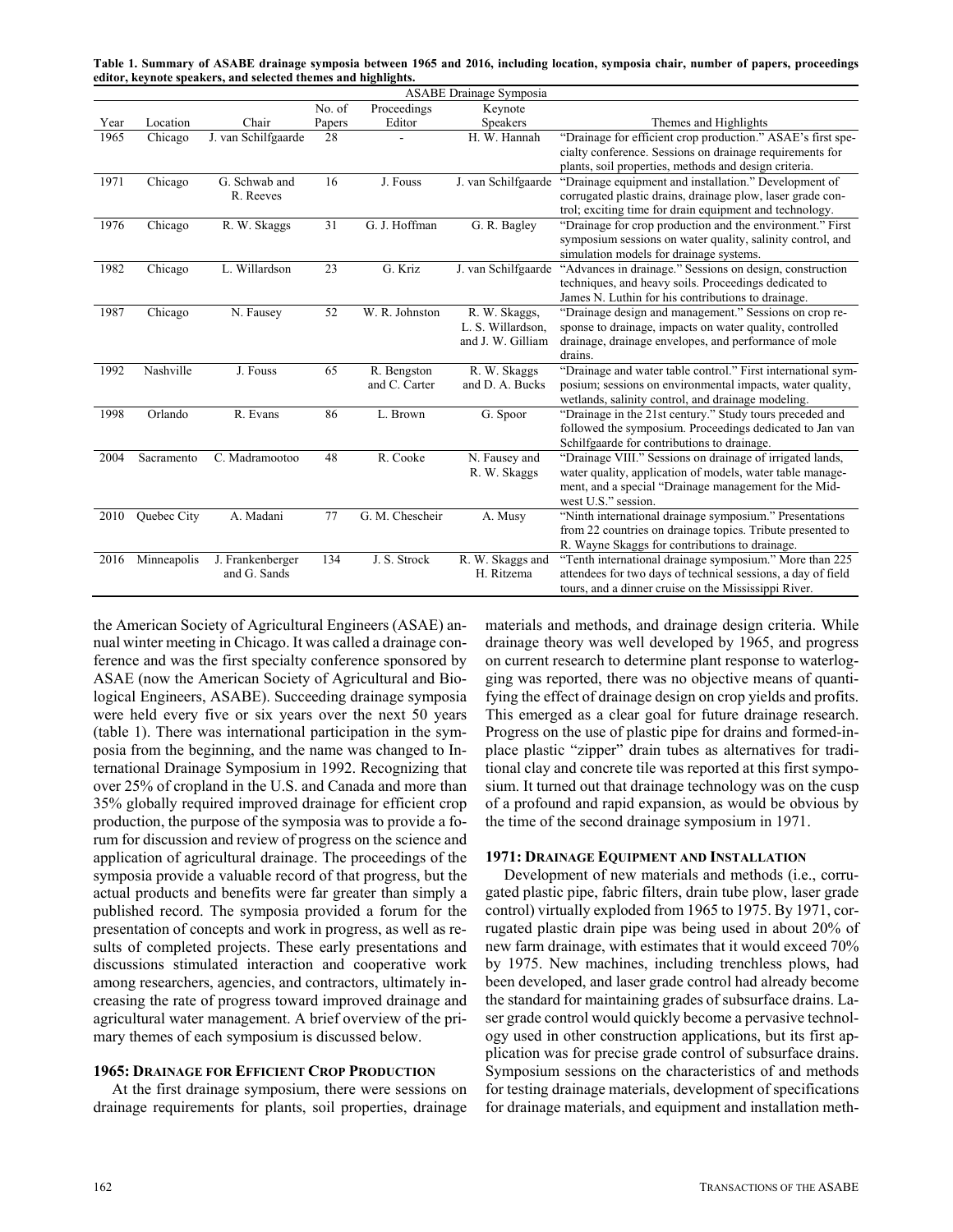ods were attended by more than 260 engineers, researchers, manufactures, contractors, and government agencies.

#### **1976: DRAINAGE FOR CROP PRODUCTION AND THE ENVIRONMENT**

This symposium included seven technical sessions and an informal "New ideas from industry" session. This was the first drainage symposium with sessions on drainage water quality, a subject that would play a dominant role in future symposia. A session on models for drainage design and evaluation included a paper on the use of the first version of the computer simulation model DRAINMOD to analyze the performance of drainage and drainage water management (controlled drainage and subirrigation) systems.

#### **1982: ADVANCES IN DRAINAGE**

The 1982 symposium included sessions on drainage design, construction techniques, and heavy soils, and the proceedings were dedicated to James N. Luthin for his contributions to drainage theory and practice. The program included several papers and detailed discussions on methods to determine the need for drainage envelopes, testing of envelopes, and drainage of heavy clay and alluvial soils. DRAINMOD had been extended to predict crop yields, and a paper was presented on its application to predict the effects of drain spacing and surface drainage intensity on yields and profits. Reports on further extensions of the model to predict losses of N in drainage water, soil salinity, along with numerous papers on testing and application of the model and its modifications, would be presented and published in the proceedings of future symposia. Beginning in 1992, workshops on the theory and application of DRAINMOD have been offered at every drainage symposium to date.

#### **1987: DRAINAGE DESIGN AND MANAGEMENT**

The 1980s were a difficult period for agricultural drainage due to economic crises impacting global agricultural markets and environmental issues related to wetlands. Recognition of the ecological and environmental value of wetlands and concern that long-term government policies had encouraged conversion of wetlands to agricultural production resulted in substantial reduction in government support for drainage. USDA Agricultural Research Service (USDA-ARS) units and university positions that focused on drainage research were dramatically reduced, as was USDA Natural Resources Conservation Service (USDA-NRCS) assistance for designing and installing farm drainage. These actions failed to recognize the importance of drained lands to our cropland base. New challenges would eventually demand increased research and development on drainage issues. Despite the downturn in the drainage industry, the 1987 drainage symposium was well attended, with a record number of papers on crop response to drainage, soil properties, drainage criteria, impacts on water quality, controlled drainage, drainage envelopes, machinery development, and performance of mole drains.

#### **1992: DRAINAGE AND WATER TABLE CONTROL**

The 1992 drainage symposium was the first one conducted as an international symposium, with presenters from

12 countries. Session topics included environmental impacts, wetlands, sustainability, drainage modeling, drainage as a part of total water management, and salinity control/water quality. The keynote paper noted that the impacts of design and management on drainage water quality were reasonably well understood and proposed that minimizing such impacts should be considered at the design stage. The importance of water quality and environmental impacts of agricultural drainage is demonstrated by the fact that 34% of the papers at this symposium were on these subjects, and this percentage steadily increased to 59% by the 2016 symposium.

#### **1998: DRAINAGE IN THE 21ST CENTURY**

At the time of this symposium, the cumulative impact of drainage on a watershed scale was a high-priority issue. The program included presentation of numerous studies on holistic watershed-scale models to evaluate such impacts. This largest drainage symposium program to date included sessions on water quality and environment (3 sessions), salinity (2 sessions), modeling (2 sessions), and drainage water management. There were optional study tours and a 2.5 day agricultural water management/wetlands tour following the meeting. The proceedings were dedicated to Jan van Schilfgaarde for outstanding contributions to the science and application of drainage.

#### **2004: DRAINAGE VIII**

Sacramento, California, was chosen for the eighth symposium to promote presentations and discussion of drainage of irrigated lands and salinity control. An excellent session on this subject was held on the first day of the symposium. Other sessions included drainage management, drainage and water quality, drainage performance, tools and models for design, installation and infrastructure, and drainage and the landscape. A special "Drainage management for the Midwest U.S." session was organized by members of the Agricultural Drainage Management Systems (ADMS) task force. Half of the symposium papers involved drainage water quality. Most involved N, with several papers on the effects of drainage design and controlled drainage on N losses. A paper on the development of controlled drainage as a state and federal sponsored best management practice (BMP) to reduce N losses from 162,000 ha of cropland in North Carolina was presented. Other papers discussed the effectiveness of bioreactors, denitrification walls, cover crops, and wetlands for reducing N losses.

#### **2010: NINTH INTERNATIONAL DRAINAGE SYMPOSIUM**

This symposium was held jointly with the International Commission of Agricultural and Biosystems Engineering (CIGR) and the Canadian Society of Bioengineering (CSBE/SCGAB). There were 77 presentations from 22 countries in 12 technical sessions on drainage and water quality, drainage models, salinity, drainage water management, drainage envelopes, and drainage of forested lands. Several papers, about 19% of the total, involved the application and testing of models, many of which are still in use today (Moriasi et al., 2012), including SWATR-SWAP (Soil-Water-Atmosphere-Plant) (Kroes et al., 2017),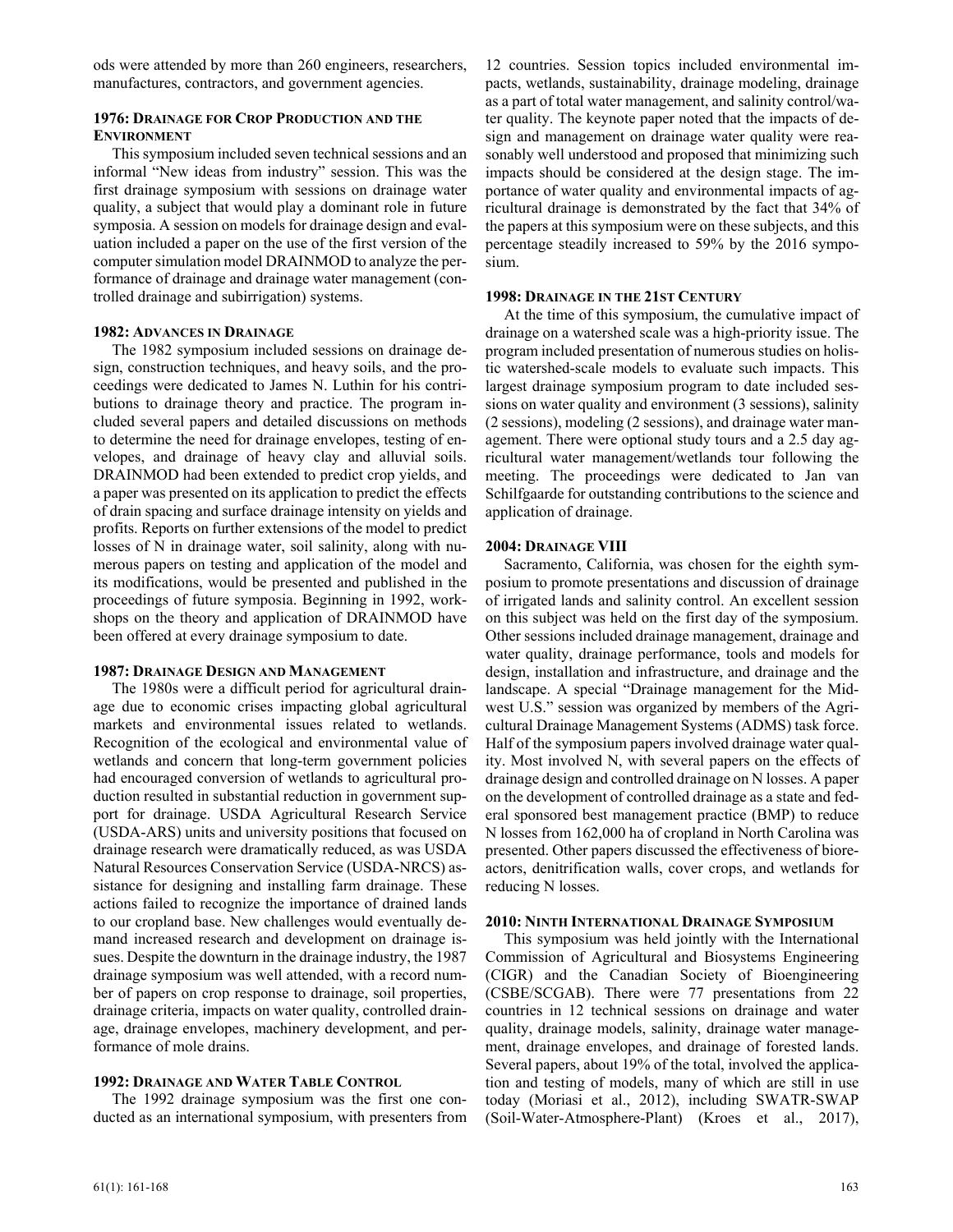RZWQM (Ma et al., 2012), HYDRUS (Šimůnek et al., 2012), MIKE-SHE (Jaber and Shukla, 2012), ADAPT (Gowda et al., 2012), VS2DT (Healy and Essaid, 2012), SWAT (Arnold et al., 2012), and DRAINMOD (Skaggs et al., 2012). The program was especially rich on the subject of drainage water quality, with papers on the effectiveness of saturated riparian buffers, bioreactors, drainage water management, shallow drains, and wetlands. Over 50% of the presentations involved drainage water quality. At the end of the symposium, organizers presented a tribute to R. Wayne Skaggs for "Outstanding contributions to agricultural drainage and water management."

#### **2016: TENTH INTERNATIONAL DRAINAGE SYMPOSIUM**

The 2016 symposium was held in Minneapolis, Minnesota, and included 134 technical presentations addressing opportunities and challenges for agricultural production on the world's poorly drained soils and landscapes. The technical presentations covered topics including water quality, monitoring and measurement, design and policy, and modeling. More than 225 attendees attended two days of technical presentations, a poster session, a day of field tours, and a dinner cruise on the Mississippi River. The opening session keynote address was given by R. Wayne Skaggs, who summarized previous drainage symposia and highlighted advances in drainage science and practice. The closing session keynote address was given by Henk Ritzema, who shared a vision of future challenges and opportunities for engineers, researchers, manufacturers, contractors, and government agencies.

A review of the proceedings of the ten ASABE-sponsored drainage symposia since 1965 reveals a record of tremendous advances in drainage theory, technology, and practice over the past 50 years. We have achieved many of the goals that drainage researchers and practitioners sought for nearly 100 years before the first symposium in 1965. There have been orders-of-magnitude improvements in drainage materials, installation equipment, and methods. We can now quantitatively describe the performance of drainage systems on a temporal basis and predict the effects of drainage design and management on yields and profits. We can also predict the effects of design and management on N losses, and we are making progress on P losses. The models are not perfect, nor easy to use, but they will be improved with time. We have new devices to manage drainage rates with real potential for remote control and data acquisition. These advances are documented in the proceedings of the symposia. While our understanding of the real impacts, benefits, and costs of drainage is much improved, many challenges remain, and new ones will be identified as scientific and engineering knowledge progresses.

Despite advances in science and engineering, drainage has been and will continue to be an essential component of agricultural production. As the need grows for increased food production on limited land resources, coupled with achieving environmental quality goals, the need for sound drainage research will continue to be important (Christianson and Harmel, 2015a). The following sections summarize the fourteen articles in the "Advances in Drainage" collection.

### **CROP RESPONSE**

Artificial drainage systems are critical for resilient crop production systems. Subsurface drainage systems are used to increase aeration and workability of the soil, allow for timely field operations, and increase yields. Depending on the landscape, availability of water, and soil properties, subsurface drainage systems can also be used to supply water to the crop through subirrigation, which can reduce loss of water due to evaporation and runoff compared to surface-applied irrigation systems. Differences in crop responses have been evaluated using direct measurements of crop yields (Nelson, 2017). Increased drainage intensity may be required for water removal or recommended to improve water distribution for subirrigation; however, increased drainage intensity may also affect vegetation production during dry summer months. Research evaluating crop response to drainage systems is the basis for establishing cost-effective drainage or drainage plus subirrigation systems and provides recommendations on drainage intensity.

Claypan soils typically have an impermeable clay layer 45 to 60 cm below the soil surface. Crops experience a perched water table in the spring and fall, while drought conditions may limit crop production through the summer months. Soybean grain yield variability for drainage only (DO) and drainage plus subirrigation (DSI) was evaluated above the subsurface drain tile for two drain tile spacings over 30-year cultivar management systems (Nelson, 2017). Grain yields were greater with DO and DSI than with the non-drained control. Yield variability was affected by the environment and distance from the subsurface drain tile, which indicated that increased intensity of drainage was needed to decrease yield variability of DSI systems in a claypan soil.

### **DESIGN AND MANAGEMENT**

The design and management of subsurface agricultural drainage systems have never been more challenging due to the coupling of multiple environmental objectives with traditional agricultural productivity and profitability objectives, nor were drainage design and management simple endeavors when agricultural productivity was the primary objective. Skaggs (2017) asserted that some uniformity and consistency in describing and reporting drainage system capacity would make for more feasible comparisons among different drainage studies. The author also suggested that a minimum of three measures be used to describe drainage system capacity because they operate together to affect system performance: drainage intensity (DI, the drainage rate when the water table midway between parallel drains is coincident with the surface), the Kirkham coefficient (KC, the steady subsurface drainage rate corresponding to a saturated profile with a ponded surface), and the drainage coefficient (DC, the hydraulic capacity of the system outlet). Skaggs (2017) presented examples of how water table drawdown is affected by different combinations of these measures, hence the argument for including multiple hydraulic performance measures in reporting drainage research data.

The design of drainage systems sometimes includes surface ditches, which typically serve as the outlet infrastruc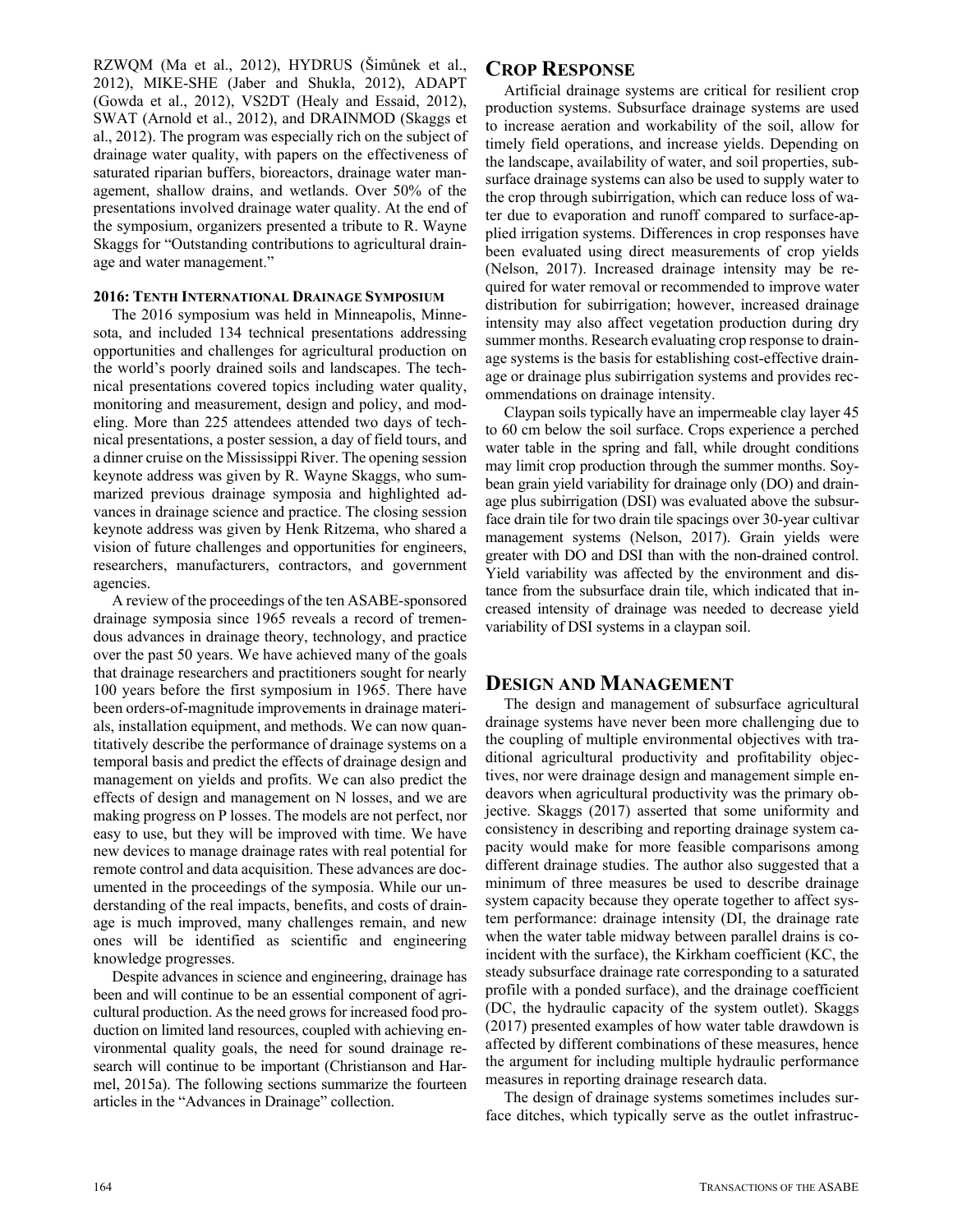ture for subsurface drainage systems. Avilés et al. (2018) sought to identify parameters important in the prediction of erodibility and stability of agricultural drainage ditches to improve ditch design. Their work, using field observation and modeling, found that both hydraulic loading and soil structural and vegetative characteristics were necessary to explain the risk of ditch bank failure.

Salinity control is an important design and performance objective for many drainage systems throughout the world, and much has been published on the efficacy of subsurface drainage systems in mitigating salinity stress in the crop root zone. Steppuhn and McArthur (2017) presented novel ways of garnering water for leaching salts from artificially drained soils in the semi-arid region of Saskatchewan. In this region, where natural precipitation is insufficient for satisfactory leaching of salts, the authors investigated the feasibility of using snowmelt from captured windborne snow and irrigation from shallow groundwater to augment natural leaching of salts. The authors concluded that snow capture and management can increase the water available to leach salts, reduce soil salinity levels, and significantly increase small grain yields. The authors performed a one-time replicated demonstration of irrigation with shallow groundwater prior to seeding alfalfa to reduce soil salinity and improve seedling emergence rates. Significant alfalfa emergence rate increases were observed in the irrigated plots.

There has been an expansion of subsurface drainage in the Red River Valley, located between Minnesota and North Dakota with flow contribution into Manitoba, Canada. Subirrigation through these drainage systems was evaluated for its performance by measuring soil water storage in the root zone at three site-years in Minnesota and North Dakota (Jia et al., 2017). Water application efficiency and uniformity coefficient evaluation showed improved performance of subirrigation compared to surface irrigation due to reduced water loss, but water uniformity in the soil was less than with surface irrigation systems. Improvement of water application uniformity was discussed.

### **HYDROLOGY AND SCALE**

Alterations of land use and management for agriculture have been implicated in surface and groundwater quality and quantity concerns. The processes and mechanisms that control the volume and quality of drainage water leaving agricultural land are very complex. Stormwater retention areas receiving subsurface drainage from vegetative production in Florida were proven successful in reducing downstream N loads through both denitrification and water retention, and that retention could be enhanced through harvesting of biomass (Shukla et al., 2018). This work also evaluated the economic feasibility of harvesting biomass from the stormwater retention area to enhance N retention and then composting the biomass to be returned to the agricultural land. Despite these systems being relatively costly, this work found economic feasibility when considering the biomass value from the system and inclusion of a state incentive payment program for environmental services. Overall, this work highlighted the benefits of stormwater retention areas and indicated that considering a co-benefit, such as biomass production from these systems, could improve their feasibility for farmers. This work also highlighted the need to understand the hydrology of the systems and controlling factors for N retention or removal under a variety of hydrologic conditions.

During the past several decades, there have been changes in land use and land cover through increased agricultural intensification and increased drainage intensity, coupled with increasing precipitation trends (Sinha et al., 2017). Gupta et al. (2018) analyzed streamflow data from Minnesota and Iowa to assess the role of precipitation in increasing streamflow. Specifically, this analysis explored the role of soil storage and soil wetness on streamflow and baseflow, along with evaluating the climate, land use, and land cover changes at both monthly and daily scales. This study found that increases in streamflow and baseflow in the upper Midwestern U.S. are mainly due to increased precipitation, not only in any given year but also in the preceding two to three years. Increases in preceding years' precipitation increases the soil wetness and soil water storage, increasing the quantity and rate of flow for subsequent precipitation events. This information is important for assessing potential impacts of future precipitation patterns on the hydrology of the upper Midwestern U.S.

## **MODELING**

The use of drainage models continues to evolve and expand to further refine drainage system design and evaluate alternative designs for enhanced crop productivity and reduced environmental impacts. The articles in this collection include modeling studies of surface drainage and BMPs, combined mole and tile drainage systems, and controlled and shallow drainage systems.

Webber et al. (2018) used geographic information system (GIS) hydrologic modeling functions and geospatial map comparison analysis procedures to evaluate the accuracy of simulated surface drainage flow paths relative to groundtruthed field observations. Their study showed that using a higher-resolution LiDAR digital elevation map (DEM) more accurately simulated surface flow paths than using a 30 m USGS DEM, which has typically been used for best management practice placement. These results point to opportunities for more accurately siting and designing vegetated filter strip buffers for more effective nonpoint-source pollution reduction.

Tuohy et al. (2018) used the SEEP/W model (GEO-SLOPE, 2012) to evaluate alternative designs for combined mole drain and subsurface tile drainage systems. In fine-texture, low-permeability soils, subsurface tile-only drainage systems may not be adequate for controlling high water table conditions. The network of channels and subsoil cracks created with a mole plow convey excess water more rapidly to the subsurface tile drainage system. The results of this study indicate that systems that combine mole drainage with subsurface drainage are more effective at removing excess water from low-permeability soils. The improvement in saturated hydraulic conductivity created by mole drains appears to di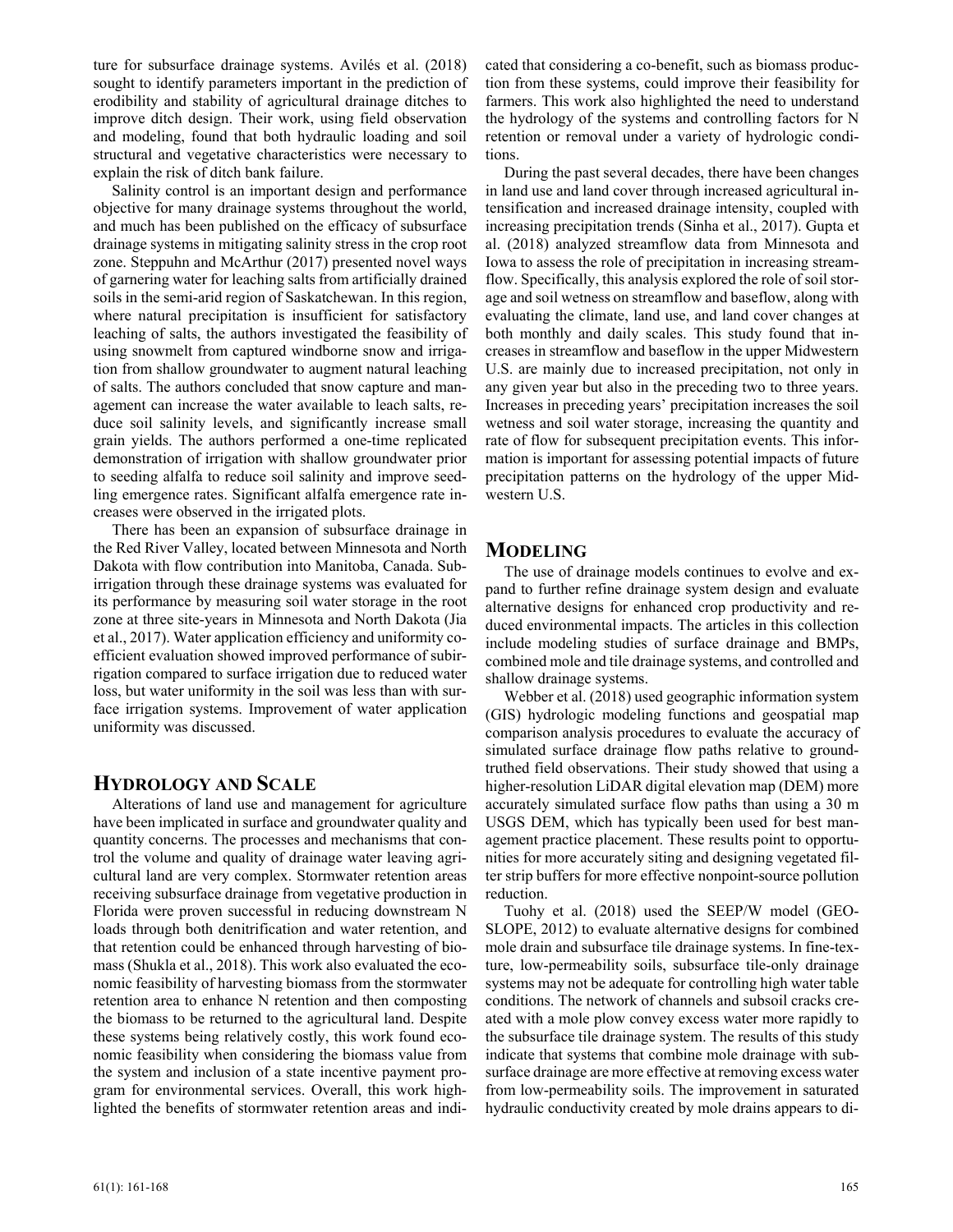rectly correspond to better performance of the combined drainage system.

Craft et al. (2018) used RZWQM (Ma et al., 2012) to examine the impacts of controlled drainage and shallow drainage on N loads from subsurface drainage systems in southeast Iowa for a nine-year period between 2007 and 2015. Controlled drainage and shallow drainage reduced N loads by 26% and 40%, respectively. Shallow drainage was more consistent in reducing N loads, and controlled drainage was ineffective at reducing N loads during the critical spring period.

### **WATER QUALITY**

Surface drainage and subsurface drainage have been and will continue to be necessary components of water and soil management. While the benefits of drainage are numerous, we cannot ignore the potential adverse effects of drainage on the environment, specifically on water quality (Christianson and Harmel, 2015a, 2015b; Christianson et al., 2016). Our challenge, which was the challenge of our predecessors and will likely be a challenge for our successors, is to achieve a balance between satisfying the need for a safe and abundant food supply while protecting natural resources.

Povilaitis et al. (2018) evaluated multiple strategies, including field and laboratory experiments, to investigate drainage effluent reductions of inorganic N and total P in Lithuania. Controlled drainage as an example of an in-field water management practice to reduce nutrient loss was compared with conventional drainage. Laboratory and edge-offield bioreactors, with various carbon sources to stimulate denitrification plus lime to sorb P, were used to investigate the magnitudes of N and P removal from drainage water. Finally, in-ditch evaluation of a filter well for N and P removal using three N and three P filter materials was performed to measure N and P removal rates and removal efficiencies from ditch water. The in-field research showed reductions of N and P from controlled drainage and attributed the reductions to reduced drainage outflow from the controlled drainage system compared to the conventional system. The edgeof-field research gave mixed results. All materials investigated resulted in reduced N concentrations in the drainage water, whereas lime was the only material that reduced total P concentrations. The in-ditch filter experiment demonstrated that all the materials investigated showed the ability to remove P from drainage water.

Pease et al. (2018) characterized landscape, weather, and field management factors, individually and collectively, and their impacts on nitrate-N and soluble P concentrations in the Western Lake Erie Basin watershed. They found that landscape factors, including soil texture, drain spacing, slope, and soil test P, plus their interactions with other factors, affected nitrate-N and soluble P concentrations. Weather effects on nitrate-N and soluble P concentrations were strongly influenced by season and rainfall, with nitrate-N concentration higher in spring and soluble P concentration higher in summer. The response of nitrate-N and soluble P concentrations to rainfall suggested that the major mechanism of P loss was preferential flow, whereas the major pathway for nitrate-N loss was through the soil matrix. Finally, the researchers observed that field management practices, specifically date of fertilizer application and fertilizer application rate, were strong predictors of nitrate-N and soluble P concentration, respectively.

A nine-year replicated field experiment in eastern North Carolina demonstrated that drain flow from controlled drainage was significantly reduced compared to conventional free drainage (Poole et al., 2018). The response of nitrate-N concentration to controlled drainage resulted in an increase in flow-weighted mean nitrate concentrations compared to conventional free drainage. Over the nine-year experiment, controlled drainage resulted in a significant reduction in nitrate-N load compared to conventional free drainage. The reduction in nitrate-N load from the controlled drainage treatment was equivalent to the observed increase in grain N uptake by the crops grown with controlled drainage.

# **SUMMARY AND CONCLUSIONS**

The practice of land drainage and the management of agricultural drainage water have undergone extraordinary advances since the middle of the 20th century. Global population growth is leading to global intensification of agricultural production in order to ensure food security, availability, and accessibility. Climate variability and change coupled with land use change place stress on land and water resources. Opportunities for sustainable intensification of agricultural production, which include drainage water management, have never been greater. Perhaps the greatest challenge for drainage system design and management is to reduce downstream impacts due to losses of N and P in drainage outflows. The water quality consequences are severe and, without significant changes, will likely get worse. Solutions that would greatly reduce the problem have been researched and presented at the ASABE drainage symposia, but most of them will not be applied on a scale necessary to adequately treat the issue without better incentives to encourage their adoption. As with many water quality issues, the basic problem is that the benefits of applying measures to reduce nutrient losses and improve drainage water quality would be enjoyed and appreciated by society at large, but the costs of applying the practices to provide these benefits would be borne by the producers. Future research must consider drainage system design and management, agronomic management practices, and the role of government and market forces in implementing technical solutions at the scale needed to make a measurable impact. Future emphasis on management of drainage systems should focus on achieving an acceptable balance between agricultural productivity, conservation, and environmental quality.

#### **ACKNOWLEDGEMENTS**

This article is one of fourteen articles in the "Advances in Drainage" collection in this issue of *Transactions of the ASABE* and the previous issue of *Applied Engineering in Agriculture*. The authors wish to thank the ASABE publications staff, associate editors, and reviewers for their contributions to and timely management of the review process, and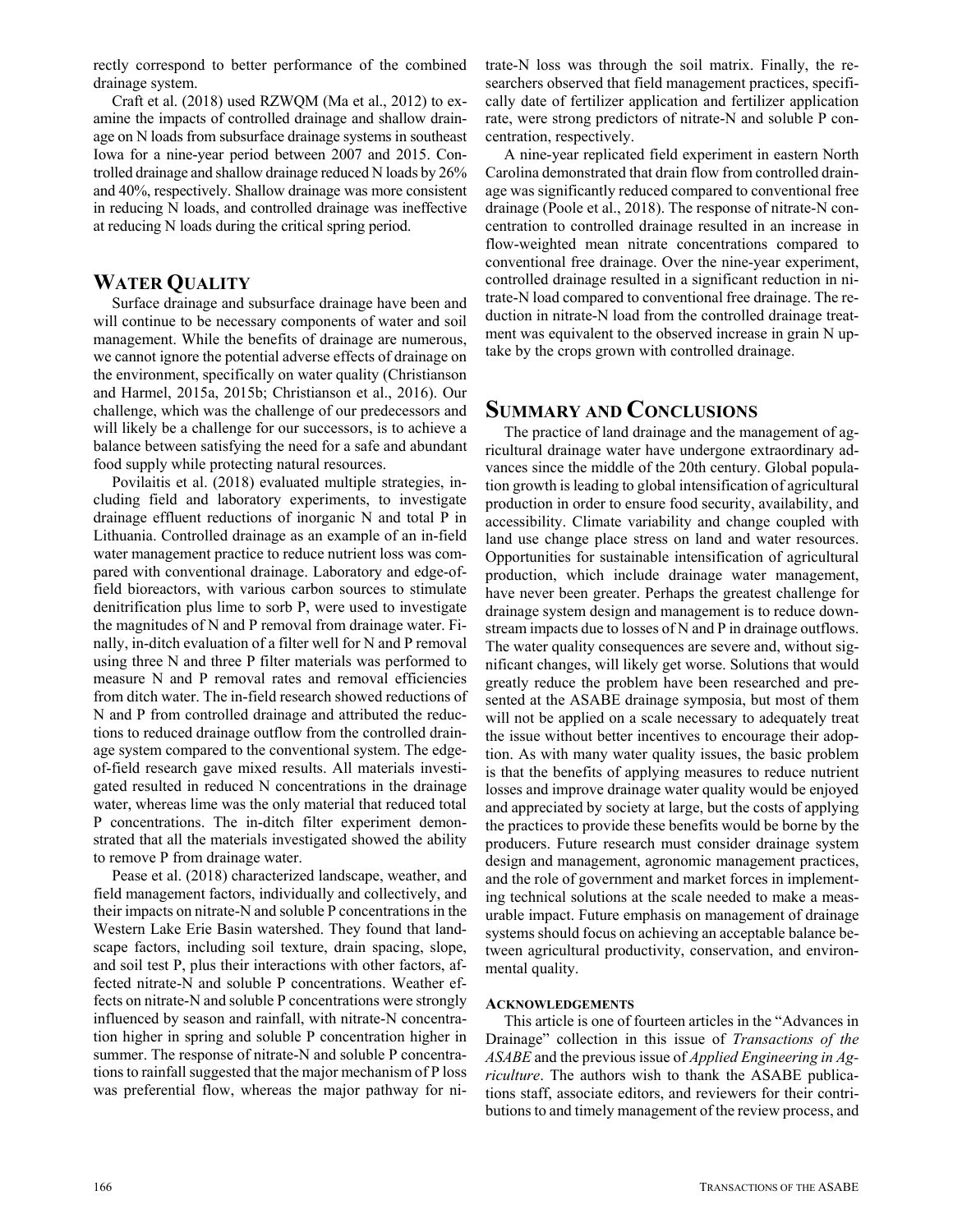the authors and co-authors of articles in this collection for their valuable contributions to the research literature.

# **REFERENCES**

- Arnold, J. G., Moriasi, D. N., Gassman, P. W., Abbaspour, K. C., White, M. J., Srinivasan, R., ... Jha, M. K. (2012). Swat: Model use, calibration, and validation. *Trans. ASABE, 55*(4), 1491- 1508. https://doi.org/10.13031/2013.42256
- Avilés, D., Wesstrom, I., & Joel, A. (2018). Status assessment of agricultural drainage ditches. *Trans. ASABE, 61*(1), 263-271. https://doi.org/10.13031/trans.12307
- Christianson, L. E., & Harmel, R. D. (2015a). The MANAGE Drain Load database: Review and compilation of more than fifty years of North American drainage nutrient studies. *Agric. Water Mgmt., 159*, 277-289.
	- https://doi.org/10.1016/j.agwat.2015.06.021
- Christianson, L. E., & Harmel, R. D. (2015b). 4R water quality impacts: An assessment and synthesis of forty years of drainage nitrogen losses. *J. Environ. Qual., 44*(6), 1852-1860. https://doi.org/10.2134/jeq2015.03.0170
- Christianson, L. E., Harmel, R. D., Smith, D., Williams, M. R., & King, K. (2016). Assessment and synthesis of 50 years of published drainage phosphorus losses. *J. Environ. Qual., 45*(5), 1467-1477. https://doi.org/10.2134/jeq2015.12.0593
- Craft, K. J., Helmers, M. J., Malone, R. W., Pederson, C. H., & Schott, L. R. (2018). Effects of subsurface drainage systems on water and nitrogen footprints simulated with RZWQM2. *Trans. ASABE, 61*(1), 245-261. https://doi.org/10.13031/trans.12300
- Dinnes, D. L., Karlen, D. L., Jaynes, D. B., Kaspar, T. C., Hatfield, J. L., Colvin, T. S., & Cambardella, C. A. (2002). Nitrogen management strategies to reduce nitrate leaching in tile-drained midwestern soils. *Agron. J., 94*(1), 153-171. https://doi.org/10.2134/agronj2002.1530
- GEO-SLOPE. (2012). Seepage modeling with SEEP/W. Calgary, Alberta, Canada: GEO-SLOPE International. Retrieved from http://downloads.geoslope.com/geostudioresources/8/0/6/books/seep%20modeling.pd f?v=8.0.7.6129
- Gowda, P. H., Mulla, D. J., Desmond, E. D., Ward, A. D., & Moriasi, D. N. (2012). ADAPT: Model use, calibration, and validation. *Trans. ASABE, 55*(4), 1345-1352. https://doi.org/10.13031/2013.42246
- Gupta, S. C., Baeumler, N. W., Kessler, A. C., Brown, M. K., Schuh, W. M., & Wolf, K. A. (2018). Increased precipitation as the main driver of increased streamflow in tile-drained watersheds of the upper Midwestern U.S. *Trans. ASABE, 61*(1), 207-222. https://doi.org/10.13031/trans.12279
- Healy, R. W., & Essaid, H. I. (2012). VS2DI: Model use, calibration, and validation. *Trans. ASABE, 55*(4), 1249-1260. https://doi.org/10.13031/2013.42238
- ICID. (2017). World drained area. International Commission on Irrigation and Drainage. Retrieved from http://www.icid.org/database\_icid.html
- Jaber, F. H., & Shukla, S. (2012). MIKE SHE: Model use, calibration, and validation. *Trans. ASABE, 55*(4), 1479-1489. https://doi.org/10.13031/2013.42255
- Jia, X., Scherer, T. F., Steele, D. D., & DeSutter, T. M. (2017). Subirrigation system performance and evaluation in the Red River Valley of the North. *Appl. Eng. Agric., 33*(6), 811-818. https://doi.org/10.13031/aea.12286
- King, K. W., Williams, M. R., & Fausey, N. R. (2015). Contributions of systematic tile drainage to watershed-scale phosphorus transport. *J. Environ. Qual., 44*(2), 486-494. https://doi.org/10.2134/jeq2014.04.0149
- Kroes, J. G., van Dam, J. C., Bartholomeus, R. P., Groenendijk, P., Heinen, M., Hendriks, R. F., ... van Walsum, P. E. (2017). SWAP version 4; Theory description and user manual. Report 2780. Wageningen, The Netherlands: Wageningen Environmental Research.
- Ma, L., Ahuja, L. R., Nolan, B. T., Malone, R. W., Trout, T. J., & Qi, Z. (2012). Root zone water quality model (RZWQM2): Model use, calibration, and validation. *Trans. ASABE, 55*(4), 1425-1446. https://doi.org/10.13031/2013.42252
- Maryam, A., & Nasreen, S. (2012). A review: Water logging effects on morphological, anatomical, physiological and biochemical attributes of food and cash crops. *Intl. J. Water Resour. Environ., 2*(4), 119-126.
- Moriasi, D. N., Wilson, B. N., Douglas-Mankin, K. R., Arnold, J. G., & Gowda, P. H. (2012). Hydrologic and water quality models: Use, calibration, and validation. *Trans. ASABE, 55*(4), 1241-1247. https://doi.org/10.13031/2013.42265
- Nelson, K. A. (2017). Soybean yield variability of drainage and subirrigation systems in a claypan soil. *Appl. Eng. Agric., 33*(6), 801-809. https://doi.org/10.13031/aea.12276
- Pease, L. A., Fausey, N. R., Martin, J. F., & Brown, L. C. (2018). Weather, landscape, and management effects on nitrate and soluble phosphorus concentrations in subsurface drainage discharge in the western Lake Erie basin. *Trans. ASABE, 61*(1), 223-232. https://doi.org/10.13031/trans.12287
- Ponnamperuma, F. N. (1984). Effects of flooding on soils. In T. T. Kozlowski (Ed.), *Flooding and plant growth* (pp. 9-45). San Francisco, CA: Academic Press. https://doi.org/10.1016/B978-0- 12-424120-6.50007-9
- Poole, C. A., Skaggs, R. W., Youssef, M. A., Chescheir, G. M., & Crozier, C. R.. (2018). Effect of drainage water management on nitrate-nitrogen loss to tile drains in North Carolina. *Trans. ASABE, 61*(1), 233-244. https://doi.org/10.13031/trans.12296
- Povilaitis, A., Rudzianskaitė, A., Misevičienė, S., Gasiūnas, V., Miseckaitė, O., & Živatkauskienė, I. (2018). Efficiency of drainage practices for improving water quality in Lithuania. *Trans. ASABE, 61*(1), 179-196. https://doi.org/10.13031/trans.12271
- Randall, G. W., & Mulla, D. J. (2001). Nitrate nitrogen in surface waters as influenced by climatic conditions and agricultural practices. *J. Environ. Qual., 30*(2), 337-344. https://doi.org/10.2134/jeq2001.302337x
- Shukla, A., Shukla, S., & Hodges, A. W. (2018). Recovering nitrogen from farm-scale drainage: Mechanism and economics. *Trans. ASABE, 61*(1), 197-206. https://doi.org/10.13031/trans.12277
- Šimůnek, J., van Genuchten, M. T., & Sejna, M. (2012). HYDRUS: Model use, calibration, and validation. *Trans. ASABE, 55*(4), 1263-1274. https://doi.org/10.13031/2013.42239
- Sinha, E., Michalak, A. M., & Balaji, V. (2017). Eutrophication will increase during the 21st century as a result of precipitation changes. *Science, 357*(6349), 405-408. https://doi.org/10.1126/science.aan2409
- Skaggs, R. W. (2017). Coefficients for quantifying subsurface drainage rates. *Appl. Eng. Agric., 33*(6), 793-799. https://doi.org/10.13031/aea.12302
- Skaggs, R. W., Youssef, M. A., & Chescheir, G. M. (2012). DRAINMOD: Model use, calibration, and validation. *Trans. ASABE, 55*(4), 1509-1522. https://doi.org/10.13031/2013.42259
- Steppuhn, H., & McArthur, L. J. B. (2017). Enhancing subsurface drainage to control salinity in dryland agriculture. *Appl. Eng. Agric, 33*(6), 819-824. https://doi.org/10.13031/aea.12252.
- Stolzy, L. H., & Sojka, R. E. (1984). Effects of flooding on plant disease. In T. T. Kozlowski (Ed.), *Flooding and plant growth* (pp. 221-264). Cambridge, MA: Academic Press. https://doi.org/10.1016/B978-0-12-424120-6.50012-2